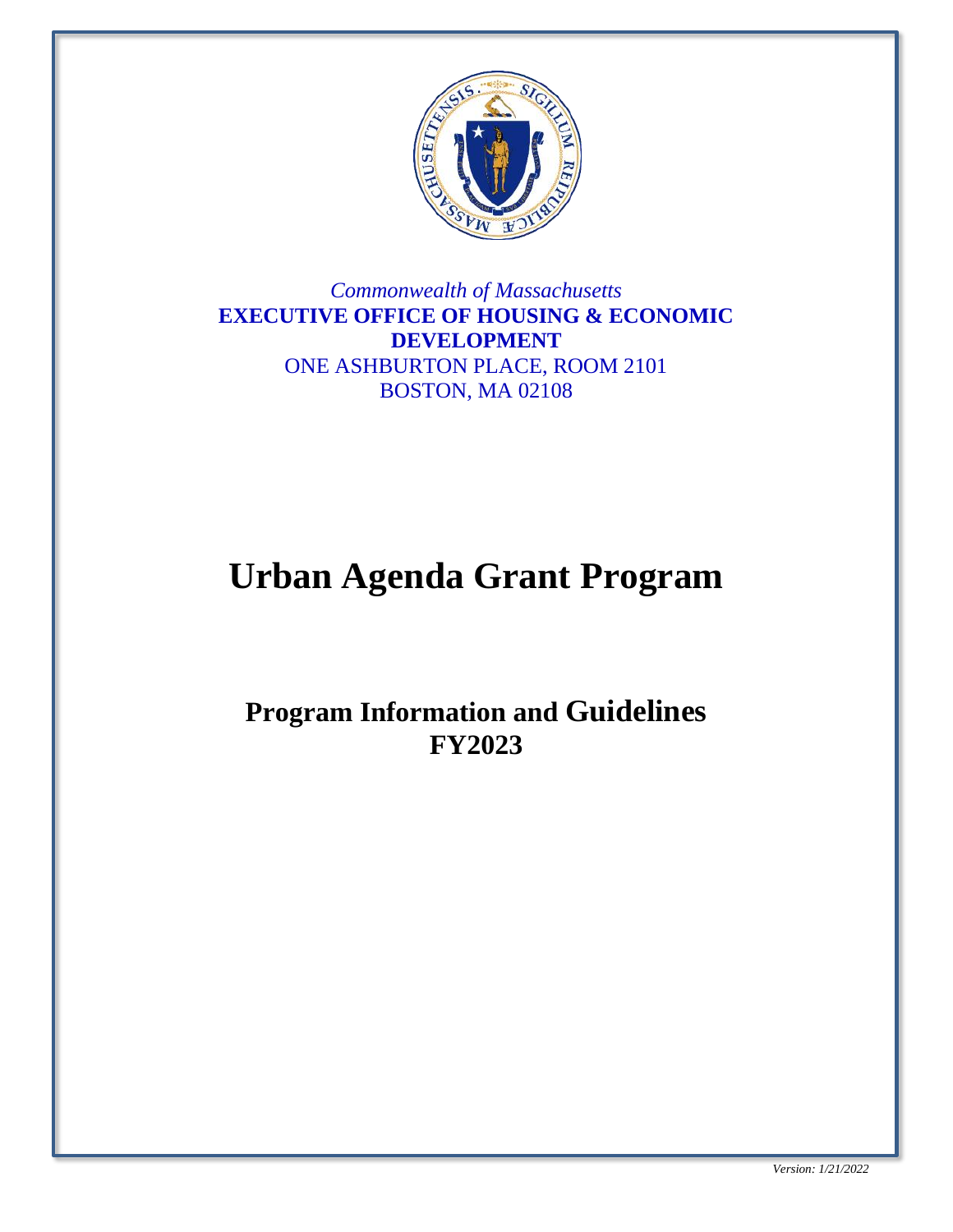#### **I. INTRODUCTION**

#### **A. About the Program**

The Urban Agenda Grant Program is a competitive grant program that seeks proposals from municipalities for projects that entail community-driven responses to community-defined economic opportunities, and that build leadership, collaboration, and capacity at the local level.

The Baker-Polito Administration recognizes that urban centers face unique economic and quality of life challenges, and that the path to success lies in tapping into the unique local assets that they already possess, rather than in one-size-fits-all directives from government. The Administration's Urban Agenda is focused on supporting economic vitality and cultivating stronger urban neighborhoods across the entire Commonwealth.

In December 2019, the Administration released a new economic development plan for the state entitled: *[Partnerships for Growth: A plan to enable the Commonwealth's regions to build, connect and lead.](https://www.mass.gov/info-details/partnerships-for-growth)* The plan aligns the administration's economic development programs, funding, and legislative efforts within four central pillars – Respond to the Housing Crisis, Build Vibrant Communities, Support Business Competitiveness, and Train a Skilled Workforce – to address challenges and foster opportunities over the next four years. The Urban Agenda Grant Program is one of the state's most important tools to partner with community based organizations to pursue these opportunities.

#### **B. What's New in FY2023**

As in previous rounds, EOHED will continue to offer grant funding to local partnerships, to implement projects that are based on creative collaborative work models with the goal advancing and achieving economic progress. While the program goals, requirements, and evaluation criteria remain the same, the application template and timeline for submitting project proposals will substantially change.

Last year, the program began accepting proposals through the **[Community](http://www.mass.gov/onestop) One Stop for Growth** which is a singleapplication portal and collaborative review process for several state grant programs that make targeted investments based on a housing and economic development continuum.

EOHED in partnership with the Department of Housing & Community Development and MassDevelopment is launching this second year of the Community One Stop for Growth application. The round will open on January 21, 2022. Prospective applicants will be able to submit an **Expression of Interest**, through March 18, 2022, outlining priority projects to receive feedback and suggestions on the best path for submitting proposals through a **Full Application** for funding consideration. Full Applications will be due in June 3, 2022.

Also, given the unprecedented and far-reaching impact of the global pandemic, EOHED will continue to prioritize projects that are developing and/or implementing strategies related to covid-19 recovery efforts. Applicants should describe the most significant challenges faced by the community and the collaborative approaches that will be pursued to address them.

Finally, EOHED will again give special consideration to projects that align with the recommendations outlined in the 2018 reports issued by the Governor's Black Advisory and Latino Advisory Commissions. This is particularly important due to the pandemic's disproportionate impact on low-income and minority communities.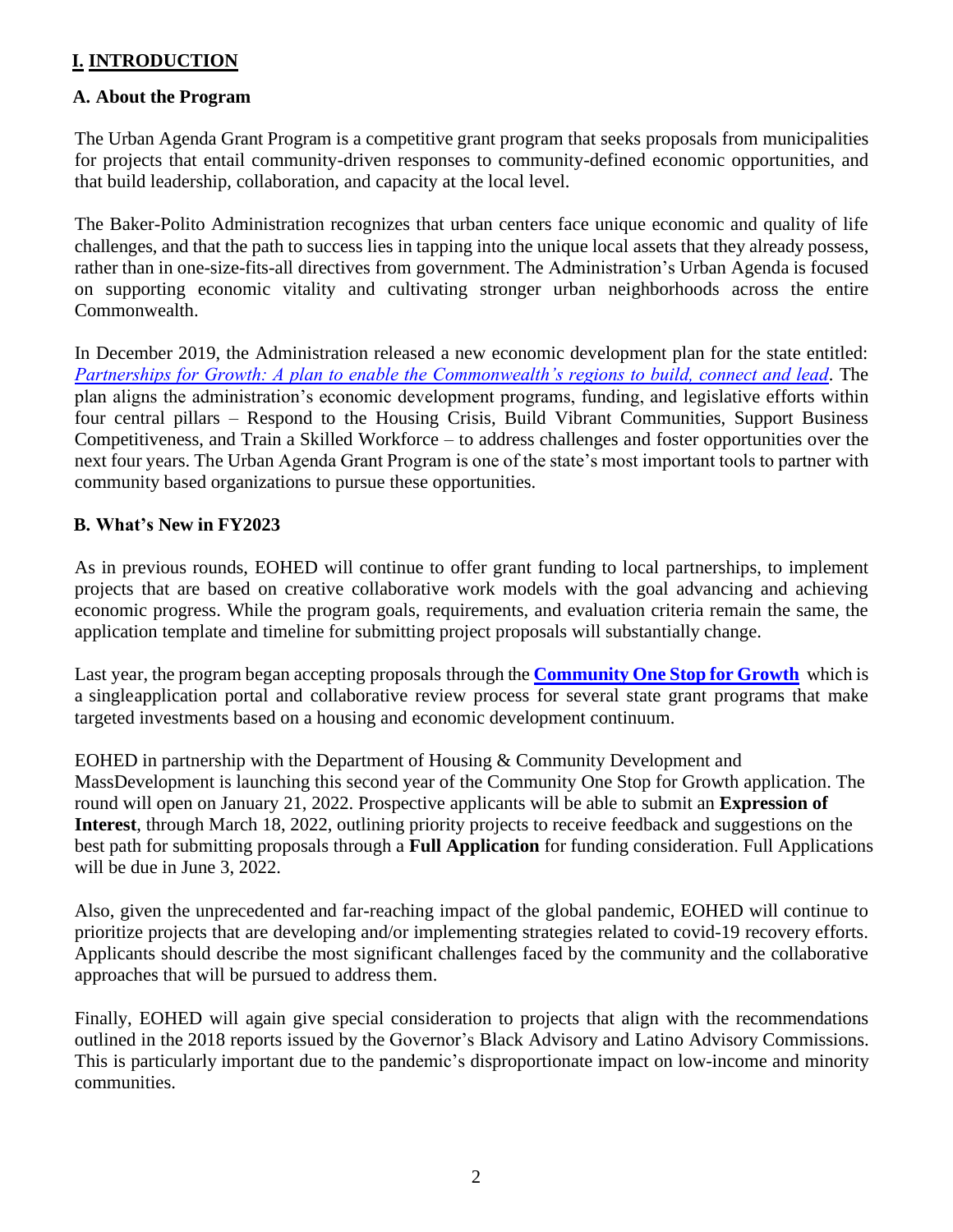### **II. PROGRAM FEATURES AND REQUIREMENTS**

#### **A. Program Highlights**

| <b>Maximum Award</b>           | \$100,000                                                                                                                                                                                                                                                                                                                                                                        |
|--------------------------------|----------------------------------------------------------------------------------------------------------------------------------------------------------------------------------------------------------------------------------------------------------------------------------------------------------------------------------------------------------------------------------|
| <b>Total Funds Available</b>   | \$2,500,000 (Subject to state budget appropriation)                                                                                                                                                                                                                                                                                                                              |
| <b>Grant</b> use               | General operating support for innovative and collaborative<br>community economic development projects.                                                                                                                                                                                                                                                                           |
| <b>Project Duration</b>        | Project timeline should be no longer than one (1) year.                                                                                                                                                                                                                                                                                                                          |
| <b>Project focus examples</b>  | <b>Early Stage Strategy Development</b><br>or<br>Strategy Implementation by Existing Cross-Sector Consortium or<br>Coalition                                                                                                                                                                                                                                                     |
| <b>Eligible communities</b>    | All municipalities. Priority will be given to urban communities that<br>have a median household income less than 90 percent of the state's<br>average income.                                                                                                                                                                                                                    |
| <b>Eligible lead applicant</b> | Municipality or a Community-Based Organization                                                                                                                                                                                                                                                                                                                                   |
| Eligible project partners      | Municipality, Community-Based Organizations, Schools, Local<br>Businesses, Chambers of Commerce, Private Sector Partners,<br>Neighborhood Associations, etc.                                                                                                                                                                                                                     |
| <b>Review criteria</b>         | <b>Proven Track Record</b><br>Clarity of Vision - Alignment with Community Goals<br><b>Strength of Community Partnerships</b><br>Defined Target Population and Economic Need<br>Demonstrated Significance of Economic Opportunity<br>Capacity to Execute and Succeed<br>Bonus points will be given to projects serving and/or supporting<br><b>Black and Latino communities.</b> |

#### **B. Eligible Applicants**

All Massachusetts cities and towns proposing to create or expand a community based coalition and/or to develop/implement a coalition-based project are eligible to apply. In all cases, the application must be led by the municipality in partnership with a main community organization, either of can act as the lead applicant. Each community may submit only one application to the program, except for cities with a population over 150,000. In those cases, the city may submit either one citywide proposal or multiple "neighborhood" proposals. Priority will be given to urban communities with median household income that is less than 90% of state average.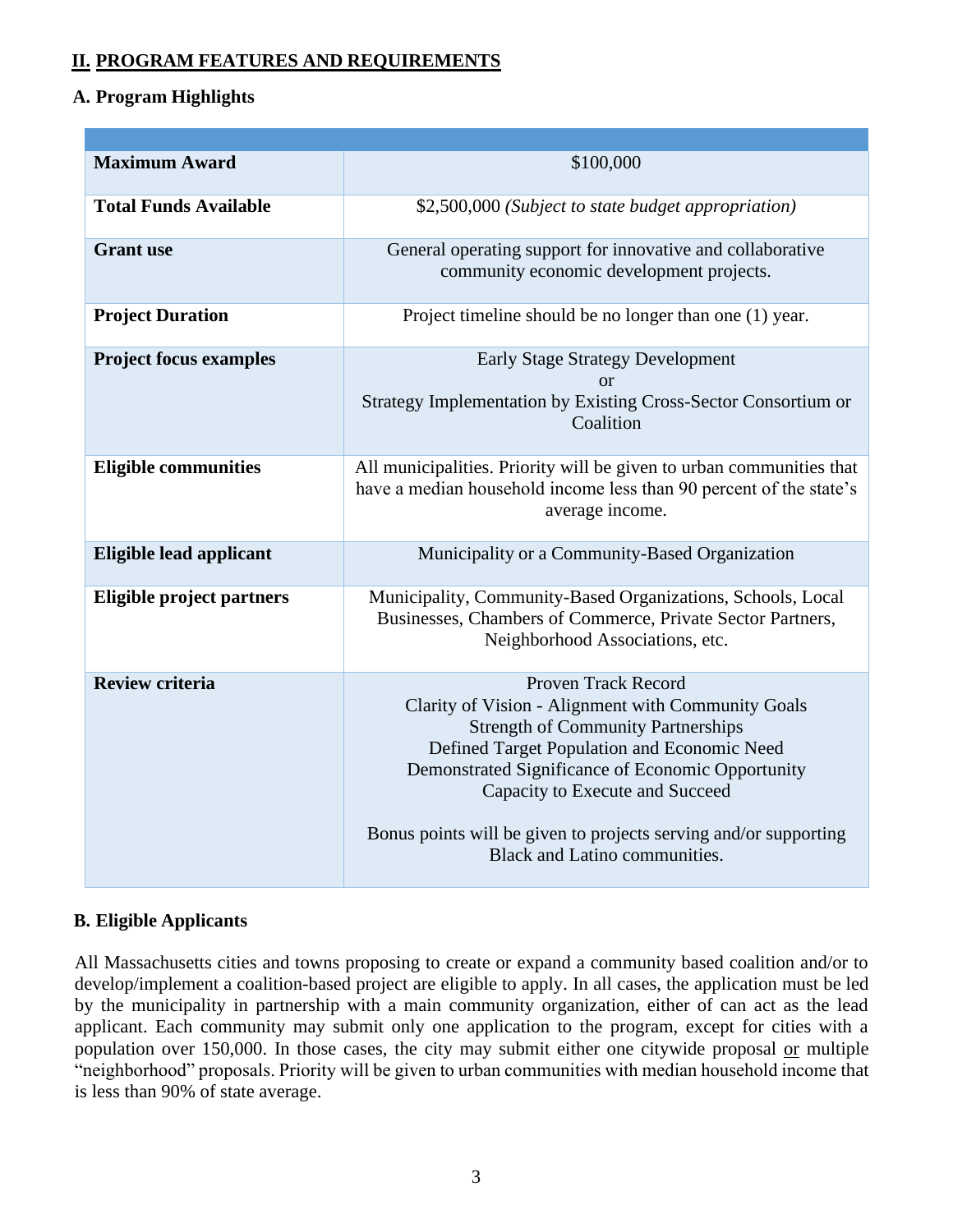It is also important to note that the program is intended to support the work being done by a community, not by any individual agency that happens to be working in the community. The idea is for projects to be developed and agreed upon by a community coalition or consortium. It is not meant to support or expand the reach of the municipality or any one organization.

#### **C. Eligible Projects**

As outlined, this program is designed to support community economic development that is grounded in collaboration and local leadership development. Generally, applicants should base their project proposal on locally significant economic opportunities. The key is that the project be in direct response to a need or opportunity that the community group has identified and deemed important. The primary funding priorities of the program, based on the development continuum outlined in the Community One Stop for Growth, will be the Creation or Expansion of a Cross Sector Community Consortium or Coalition, EarlyStage Strategy Development, and Community Led Strategy Implementation.

In the case of strategy implementation, projects have generally been focused on workforce development and/or support to small business and entrepreneurs. Examples of projects that have received past favorable reviews, include: a commercial kitchen training at-risk residents for culinary careers in a region with a growing hospitality sector; and business training and entrepreneurial supports for women-, minority- and veteran-owned businesses in response to new local business opportunities. Given the impact of the pandemic, additional examples may include technical assistance and/or coaching to minority business owners on accessing state/federal assistance; workshops/webinars to help parents improve home- schooling skills; and creation of a network to support ad guide low-income families facing evictions; etc.Note: *All the examples are for illustrative purposes only*.

#### **D. Allowable Use of Funds**

Applicants may request general operating funds to cover any and all reasonable expenses associated with the implementation of the proposed project plan. Generally, the budget should include the costs for personnel, consultants, partner agency subcontracts, supplies and materials, etc. The budget may includean allocation for indirect overhead costs. While not required, applicants are also asked to identify match funds, if any. Additional consideration is given to applications that include in kind and/or cash support from the municipality, other organizations, and/or private sources.

#### **III. APPLICATION AND EVALUATION**

#### **A. Application Components**

The new Community One Stop for Growth application is a single online application portal designed to allow applicants to apply for consideration of multiple sources of funding to support multiple phases and facets of a project. The application is organized into the following sections:

- Core Questions (Sections 1, and 2), plus site information, if applicable,
- Additional Questions (Sections 3 through 7), based on the development continuum and the project components selected by the applicant,
- Housing Choice General Questions (Section 8), only for communities designated as Housing Choice and seeking this program support,
- Certification of Application Submission Authority (Section 9), and
- Other Attachments (Section 10), for other/optional attachments.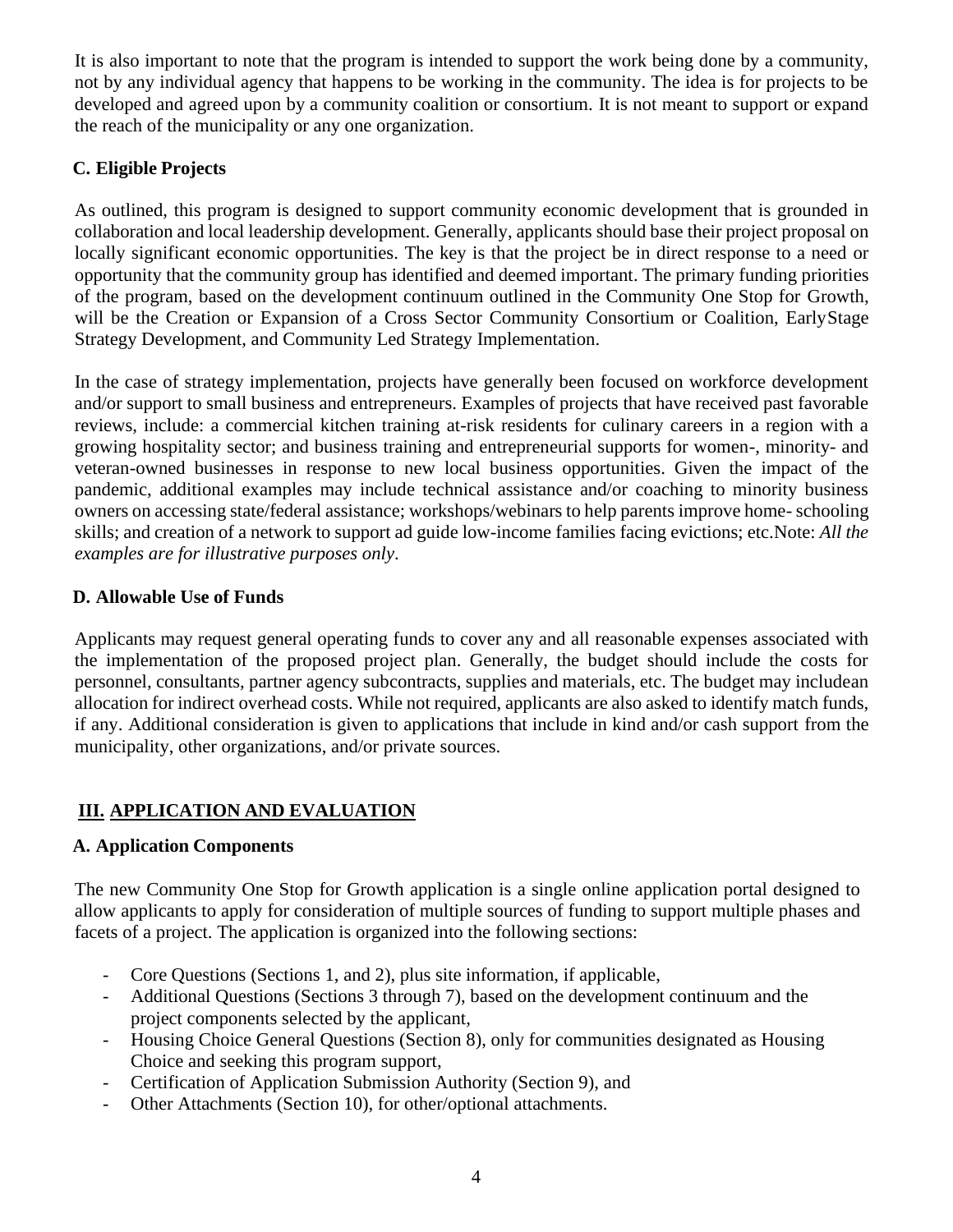A full proposal packet for consideration of Urban Agenda funding must include complete responses to all applicable questions in the following sections:

**SECTION 1. Applicant Information:** Identifying information of the applicant.

**SECTION 2: Project Information:** Main project narrative and questions about leadership and ability to execute the project as well as progress to date. Includes questions related to the project timeline and anticipated outcomes. Applicants to the Infrastructure category must complete the Site Information questions, which include identification of the specific site, ownership, zoning, as well as responses to the climate resiliency questions.

**SECTION 3: Community Capacity Building Additional Questions:** All the questions about the specific project for which funding is requested. Includes detailed scope of work, description of the community coalition and target population, budget, and required attachments.

**SECTION 9: Certification of Application Submission Authorization:** Signature page certifying the authority to submit on behalf of the entity and attesting that all responses are true and accurate.

**SECTION 10: Optional Attachments:** Other support letters from community partners that will be actively involved in the project, may be submitted. The letters should reference the role that the writer will be playing with the project. Please note that these additional attachments will not be scored or otherwise counted as part of the evaluation of the proposal.

IMPORTANT: The sections outlined above relate only to the Capacity Building category. Applicants may be required to complete other sections of the Community One Stop application, depending on the other categories they may have selected. Please review the instructions for the One Stop carefully.

# **B. Evaluation Criteria**

EOHED will carefully and thoroughly evaluate each complete proposal through this new collaborative review process in partnership with DHCD and MassDevelopment. Specifically, each complete grant application that is submitted to the Capacity Building category and is seeking consideration for funding from the Urban Agenda Program, will be reviewed and scored on a 100-points scale based on the following criteria:

Applicant and Coalition's Track Record (10 points)

- Evidence of the applicant's experience in community economic development.
- Evidence of the partnership's history, experience, and past successes.

# Vision and Goals (10 points)

- Description of the neighborhood, economic, and social context in which proposed project will operate, in order to place the work within a broader urban framework.
- Clear articulation of the vision and goals of the project. Consistency with host community's larger strategic vision and aspirations.
- If applicable, how the project responds to Covid recovery efforts and/or aligns with one or more of the recommendations from the Black and/or Latino Advisory Commissions.

Community Collaboration and Partnerships (20 points)

- Description of the existing community coalition or collaboration with thoughtful and intentional assemblage of partners.
- Demonstration of direct community and institutional support.